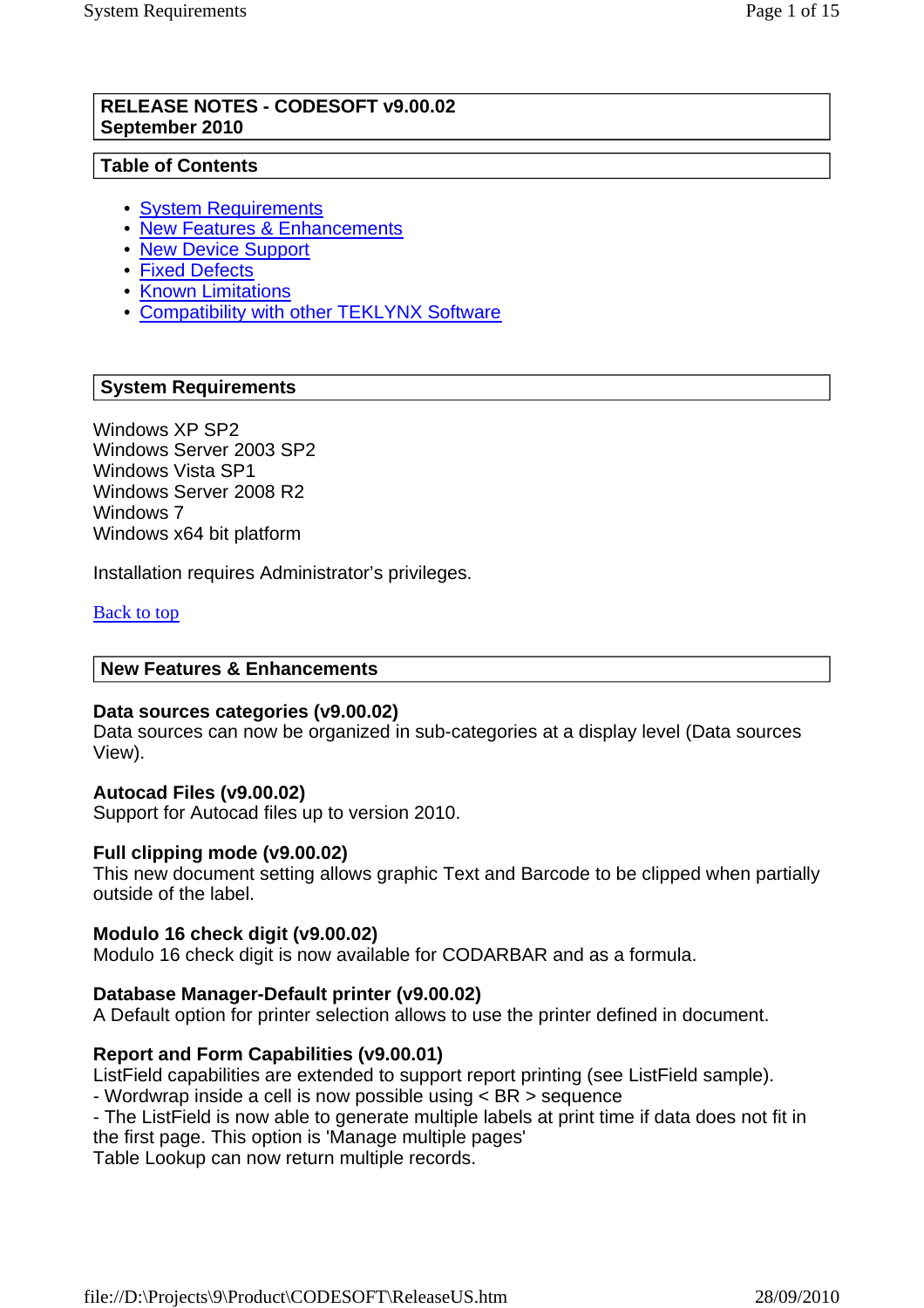HIBC wizard updated to support HIBC specification rev. 2.3.

## **'Load Printer saved in document' setting updated (v9.00.01)**

CODESOFT now searches for the printer with exactly the same name. If not found, it will search for the printer with the same model name (v9.00.00 and previous behavior)

## **Tracking Report (v9.00.01)**

The tracking Report is now accessible in the ActiveX interface

## **Improved toolbars (v9.00.00)**

CODESOFT toolbars have been redesigned to simplify basic tasks (such as object creation).

## **User interface enhancements (v9.00.00)**

The user interface has been updated to be more consistent with the look and feel of Microsoft Office.

## **New wizards (v9.00.00)**

Wizards have been added for Database, Table Lookup, and Formula creation. Enhancements to existing wizards provide graphical assistance in creating new labels and accessing data from LABEL ARCHIVE.

## **Simplified installation (v9.00.00)**

When installing CODESOFT 9, the user will no longer be required to select a product range. Installation of add-ons and tools is now integrated in the main install, which eliminates the need to perform separate processes for these elements.

## **Graphical query builder (v9.00.00)**

A new SQL Query builder simplifies the creation of simple and complex database queries.

## **Label Comparator (v9.00.00)**

The Label Comparator allows users to compare two versions of the same label, either draft versions or production and test versions.

#### **Filler view (v9.00.00)**

The Filler form is now available in a separate view. This allows you to have both the label design and the Filler form open simultaneously.

#### **GS1 Databar access (v9.00.00)**

The GS1 Databar is now accessible from the GS1 wizard.

## **HIBC wizard (v9.00.00)**

A wizard has been added for HIBC.

## **DotNet wrapper (v9.00.00)**

This component allows easy integration of CODESOFT with .NET technology (C# or VB.NET).

## **Folders reorganization (v9.00.00)**

Here is the description of the new reorganization of the folder structure:

| <b>Samples &amp; Tutorial</b> |                                                                      |
|-------------------------------|----------------------------------------------------------------------|
| Sample Labels                 | <shareddocuments>\Teklynx\CODESOFT 9\Sample\Labels</shareddocuments> |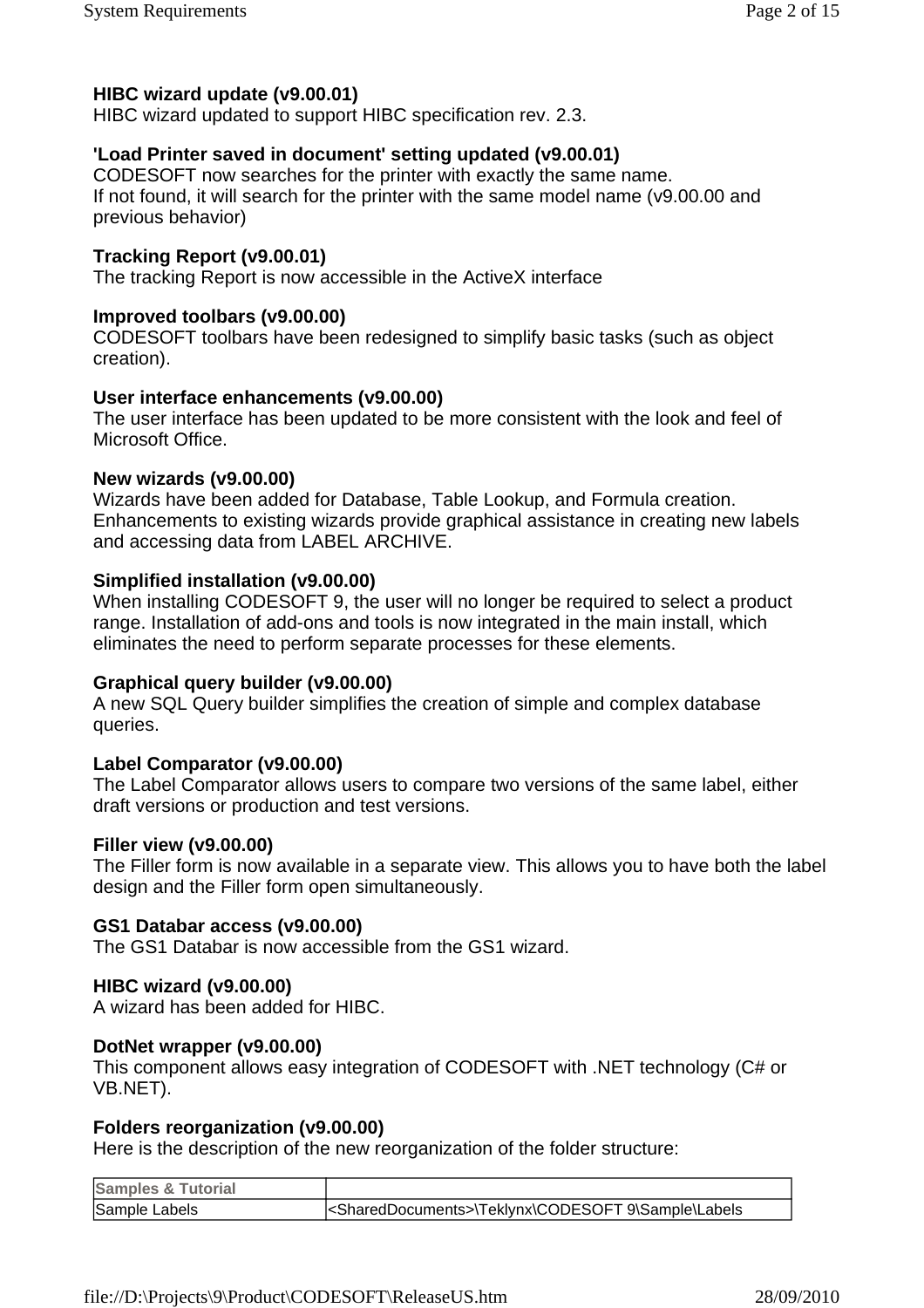| Sample Forms                           | <shareddocuments>\Teklynx\CODESOFT 9\Sample\Forms</shareddocuments>      |
|----------------------------------------|--------------------------------------------------------------------------|
| Sample Compliance                      | <shareddocuments>\Teklynx\CODESOFT 9\Sample\Compliance</shareddocuments> |
| Integration (ActiveX Samples)          | <shareddocuments>\Teklynx\CODESOFT 9\Integration</shareddocuments>       |
| <b>Common files</b>                    |                                                                          |
| Data files (including databases)       | <shareddocuments>\Teklynx\CODESOFT 9\Data</shareddocuments>              |
| <b>Describers</b>                      | <shareddocuments>\Teklynx\CODESOFT 9\DSC</shareddocuments>               |
| Specific Formulas                      | <shareddocuments>\Teklynx\CODESOFT 9\Formulas</shareddocuments>          |
| Image Gallery                          | <shareddocuments>\Teklynx\CODESOFT 9\Galleries</shareddocuments>         |
| Images                                 | <shareddocuments>\Teklynx\CODESOFT 9\Images</shareddocuments>            |
| lPatterns                              | <shareddocuments>\Teklynx\CODESOFT 9\Patterns</shareddocuments>          |
| lQueries                               | <shareddocuments>\Teklynx\CODESOFT 9\Query</shareddocuments>             |
| Shapes                                 | <shareddocuments>\Teklynx\CODESOFT 9\Shapes</shareddocuments>            |
| Print files                            | <shareddocuments>\Teklynx\CODESOFT 9\Print</shareddocuments>             |
| <b>Application configuration files</b> | Files created by the application and its tools/add-ons:                  |
| Shared variables files                 | <commonappdata>\Teklynx\CODESOFT 9\Globvar</commonappdata>               |
| Network printers settings              | <commonappdata>\Teklynx\CODESOFT 9\Printers</commonappdata>              |
| Config files (Cs.ini, user.ini)        | <commonappdata>\Teklynx\CODESOFT 9\</commonappdata>                      |

## **New OCX Field (v8.51.02)**

This new object type allows you to use 3rd-party OCX components inside your label.

#### **New Formulas (v8.51.02)**

New formulas are now available:

Week (calculates week number - ISO8601), Extract (extracts string from a string), ReplaceString (replaces string occurrence(s) with another string)

### **Space correction for Datamatrix (v8.51.02)**

This option allows you to provide space correction between barcode elements. This can be useful for inkjet printers.

## **New barcode symbologies (v8.51.01)**

Chinese sensible code. ITF14 supports more options for lines or boxes that surround the code.

#### **New GHS pictograms (v8.51.01)**

New pictograms based on GHS normalization are added to the Image Gallery.

#### **New Compliance labels (v8.51.01)**

New compliance labels are provided in different areas, such as Retail, Shipping, Health care, and Automotive.'

#### **New barcode symbologies (v8.51)**

Code 49, Intelligent Mail (USPS 4 State), ISBN 13, and RSS expanded stacked.

#### **New Formulas (v8.51)**

New formulas are now available to allow calculation of the "Best before date" and "Expiration date" at print time: BestBefore, DateValue, DateOffset.

#### **Database loops (v8.51)**

It is now possible to specify the number of times a set of records should be printed when using a database.

## **Refresh table lookup at print time option (v8.51)**

The Refresh table lookup at print time option allows the system to reevaluate Table Lookup fields in a document at print time to ensure the most current information is used.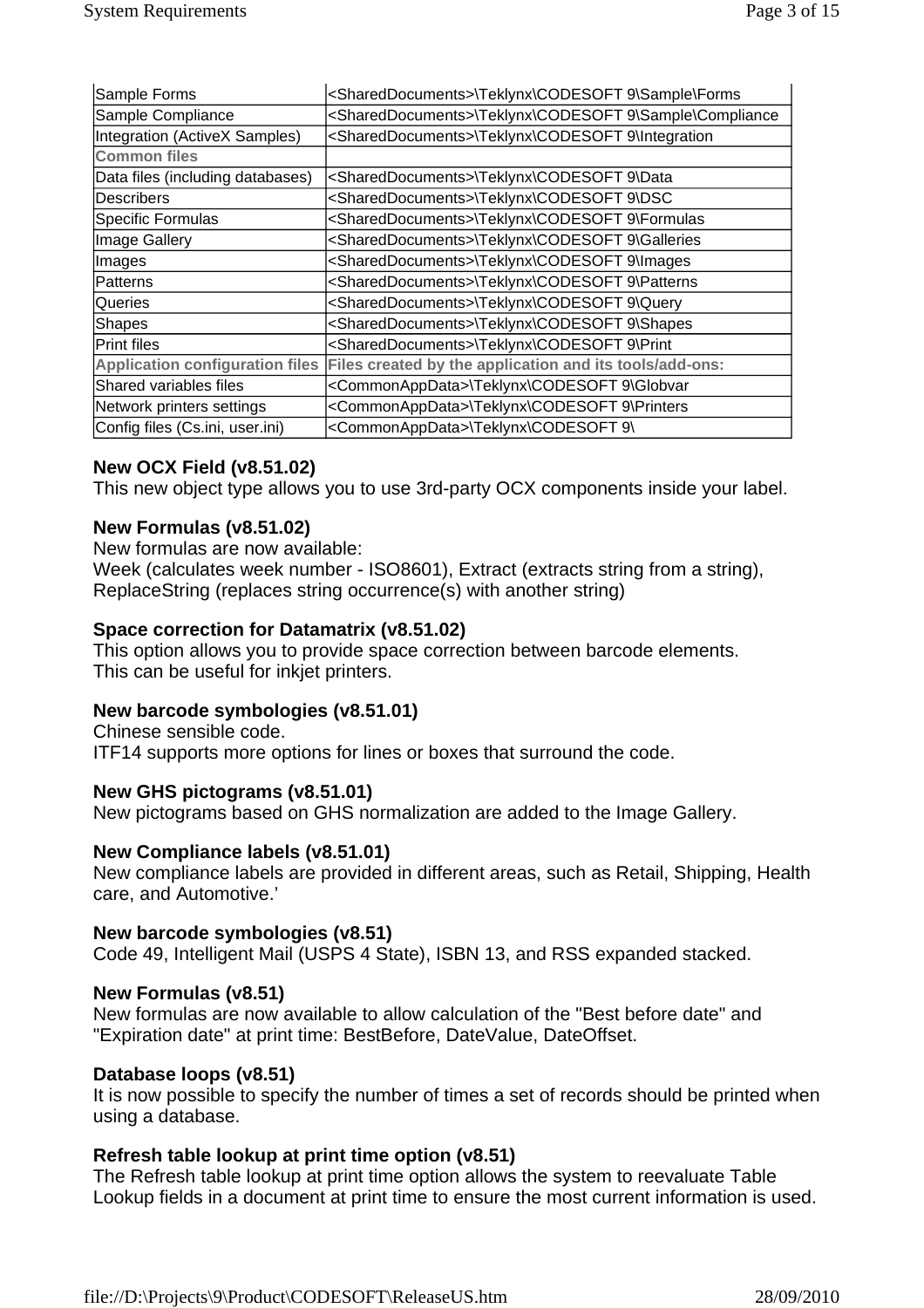# **Silent installation (v8.51)**

CODESOFT installation can be run in Silent mode, using the basic command line "<Path>\Setup.exe" /s /v"/qn INSTALLLEVEL=150". This command installs CODESOFT in English in the default folder with all features. For additional parameters, refer to the TEKLYNX web site or the online help.

# **Pre-requisite installation (v8.51)**

CODESOFT pre-requisite (.NET framework 2.0 SP1, MDAC 2.8, Adobe Acrobat Reader 8) are now automatically installed if necessary.

# **Guides (v8.51)**

Quick Start Guide and Administrator's guide are now directly accessible from the Help menu.

# **Label Background with image (v8.50.07)**

A new Extended tab in Document Properties allows you to define a background. The user can select an image and different options to define the background that applies to the current label.

# **OCX Component (v8.50.07)**

A new OCX control named "Labeling Manager control" is provided. This allows easy integration in Microsoft Office applications.

# **Resolution independent (v8.50.05)**

Allows you to design labels that will be printed identically on different printers (office or thermal printers). To access to this option, use the command File > Properties > Preview.

## **New User interface language (v8.50.05)**

The Romanian language is now available for the User Interface.

# **Requery button (v8.50.05)**

A Requery button has been added in the Query result dialog box. This command runs the query and updates the grid.

# **Windows graphical emulation (v8.50.04)**

Enables you to standardize printing of your labels regardless of the selected printer (Thermal printers or Windows printers). To access this option, use the command File > Properties > Preview.

## **Wizard Upgrade tool (v8.50.02)**

This tool eases update from CODESOFT 8 to CODESOFT 8.5. It allows you to transfer the settings and files from the previous version to the new one. You can launch it from C:\Program Files\TKI\8\Common\Tools\WizardUpgrade\UpgradeWizard.exe.

# **New Wizards (v8.50)**

New wizards ease the creation of:

- Documents
- Objects like Text, Barcode and Image
- Variables like Counter, Form, Free, and Date.

# **The wizards can be individually activated and deactivated.**

# **Enhanced menu look and feel (v8.50)**

A new look and feel for menus is now available. This is similar to what is available in Office 2003. Two themes are available.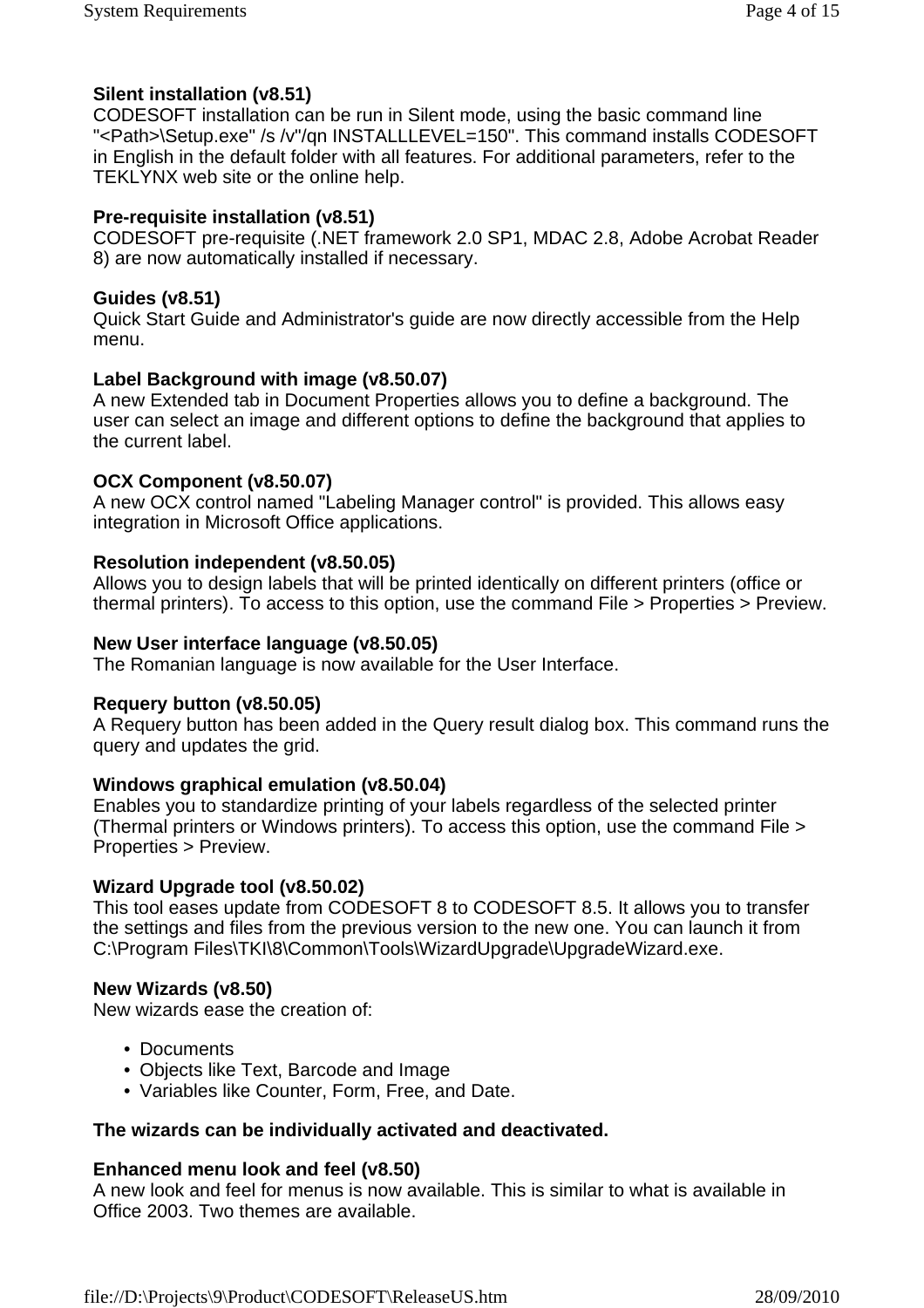The new open look and feel for the Open dialog box is used. This provides the left toolbar icons with direct access to some pre-defined folders.

# **Enhanced Print dialog box (v8.50)**

The Print dialog box now proposes several tabs when expanded.

This will allow you to check, based on current print settings (number of labels and pages), if the printing is optimized using the "Performance" tab.

## **Text Vertical alignment (v8.50)**

This option allows defining a Vertical alignment for text paragraph. This option is only available with the "Fit to frame" option.

## **Text on any angle (v8.50)**

In the Shape Settings tab, the Shape option "Polyline" allows the user to select any kind of shape. This option can be very useful in conjunction with Text Art to align text on any angle.

## **Label Background definition (v8.50)**

It is now possible to select a label background without having to use a name based on the stock type/name.

A new "Background" combo box allows you to select the EMF⁄WMF file that will be used as label background. The EMF/WMF files need to be published in the C:\Program Files\TKI\8\Common\LFM directory.

## **Network licensing (v8.50)**

A new range is available through network licensing: Runtime.

For License Manager, the Shared folder is changed.

On Vista, you must share "c:\Programdata\TKI\LicenseManager\TkDongle" as "TkDongle".

On the other systems, you must share "C:\Documents and Settings\All Users\Application Data\TKI\LicenseManager\TkDongle" as "TkDongle".

## **Superimposing (v8.10)**

An optional feature allows you to superimpose objects to preserve the readability or physical space on the label. This feature is useful when using a barcode, to prevent any other object from being overlaid on top of it. This feature can be accessed by going to the General tab of the object properties.

## **Norm GS1 (v8.10)**

Choosing to use the GS1 norm enables barcode verifications according to GS1 (Formerly EAN) recommendations. This new option is available in Tools \ Options dialog box (Other tab). When the option is enabled, it will check that the barcodes conform to the different requirements of the GS1 normalization, such as narrow bar size, check digit, human readable, and so on.

## **RFID (v8.10)**

A new RFID button, available on the toolbar, provides a direct link to the RFID settings.

## **TKTEXTIL.TTF (v8.10)**

New symbols have been added in TKTEXTIL.TTF to fulfill the COFREET requirements. Refer to the TKTextil.lab sample file for additional information.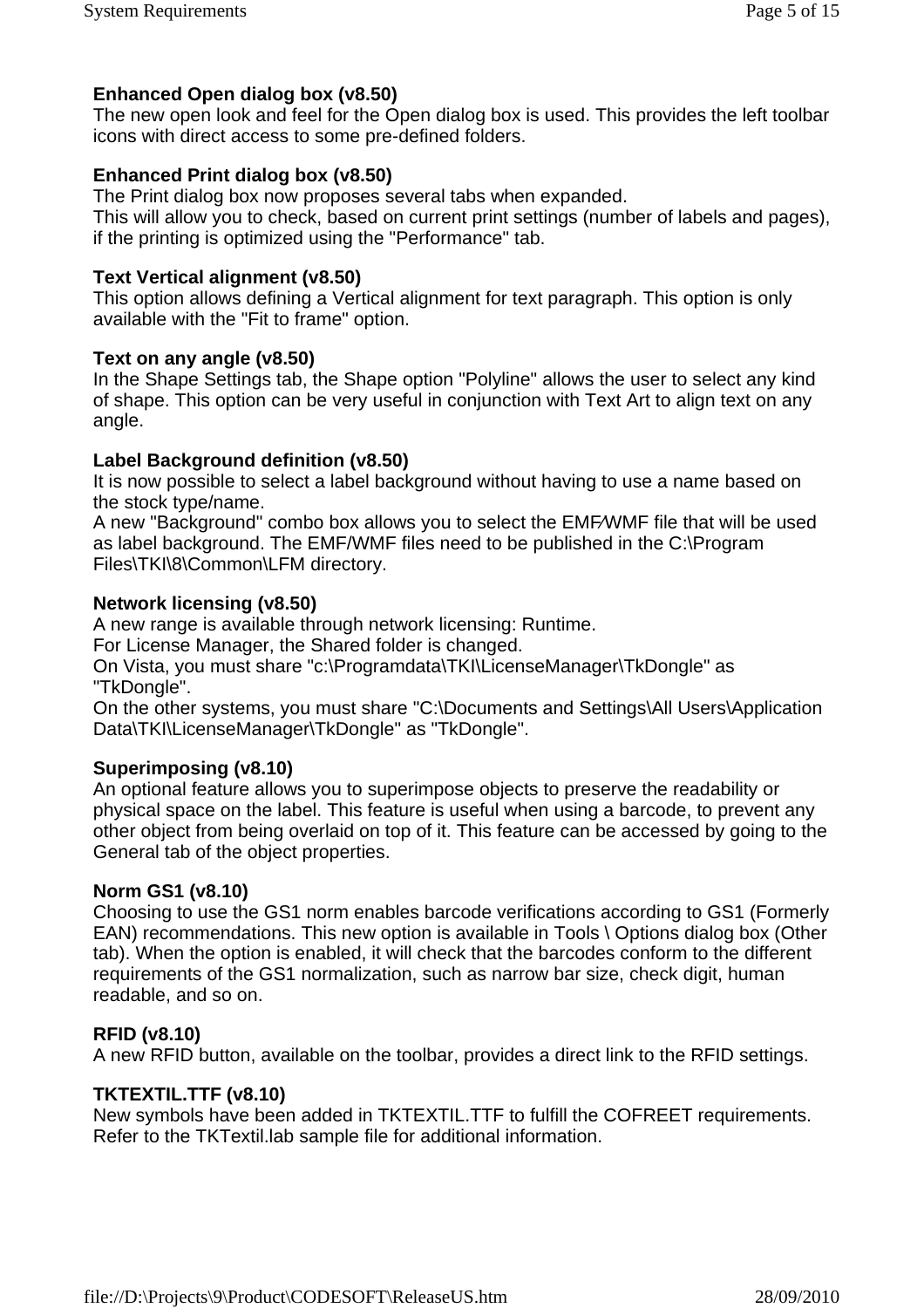# **Database Manager (v8.10)**

The User Interface of the Database Manager has been improved, making it more intuitive and easy to use.

- The general user interface has been refreshed to give it a better look and feel.
- New menu entry "File\Open" allows the user to directly open a basic database file (Access, Excel, dBase).
- It is now possible to "duplicate record(s)" by right-clicking on selected records.
- More feedback is provided to the user when operations cannot be performed due to limited user rights or compliance with database structure.
- It is possible to limit the Database Manager features by modifying the file C:\Program Files\TKI\8\Common\Tools\DMan\ProductSettings.cfg. Only advanced users should attempt this.
- It is now possible to customize the display font.

# **Print by printer resolution (v8.10)**

Uses an algorithm independent to the paper format, to send only the positions and sizes linked to the Windows printer resolution. The current print algorithm adjusts object size and position when you switch, for instance, from a A4 page to Letter page (on a Windows printer). This is similar to the method used in Microsoft Word, and the advantage is that the objects are adjusted at print time so that everything fits on the page/label. The new print algorithm only uses the printer resolution, which means that the object's position and size are fixed, but at print time, you may notice that some objects are outside of the page/label or partially cut.

## **ActiveX**

VC++ and C# ActiveX samples available on CD have been updated to demonstrate how to use Events.

## Back to top

## **New Device Support**

The following devices and their associated drivers have been added in this version:

## **V9.00.02**

| <b>Manufacturer</b> | <b>Model</b>                |  |
|---------------------|-----------------------------|--|
|                     | Argox R-400 PPLA            |  |
| Argox               | Argox R-400 plus PPLA       |  |
|                     | Argox R-600 PPLA            |  |
| <b>BRADY</b>        | BradyPrinter BP-PR 360 Plus |  |
|                     | EZ-1100Plus                 |  |
|                     | EZ-1200Plus                 |  |
|                     | IEZ-1300Plus                |  |
|                     | EZ-2200Plus                 |  |
|                     | EZ-2300Plus                 |  |
|                     | EZ-6200Plus                 |  |
|                     | EZ-6300Plus                 |  |
| <b>GODEX</b>        | EZ-DT-2                     |  |
|                     | EZ-DT-4                     |  |
|                     | EZ-1105                     |  |
|                     | EZ-1305                     |  |
|                     | EZPi-1200                   |  |
|                     | IEZPi-1300                  |  |
|                     | EZ-1100Plus GEPL            |  |
|                     | EZ-DT-2 GEPL                |  |
|                     | EZ-DT-4 GEPL                |  |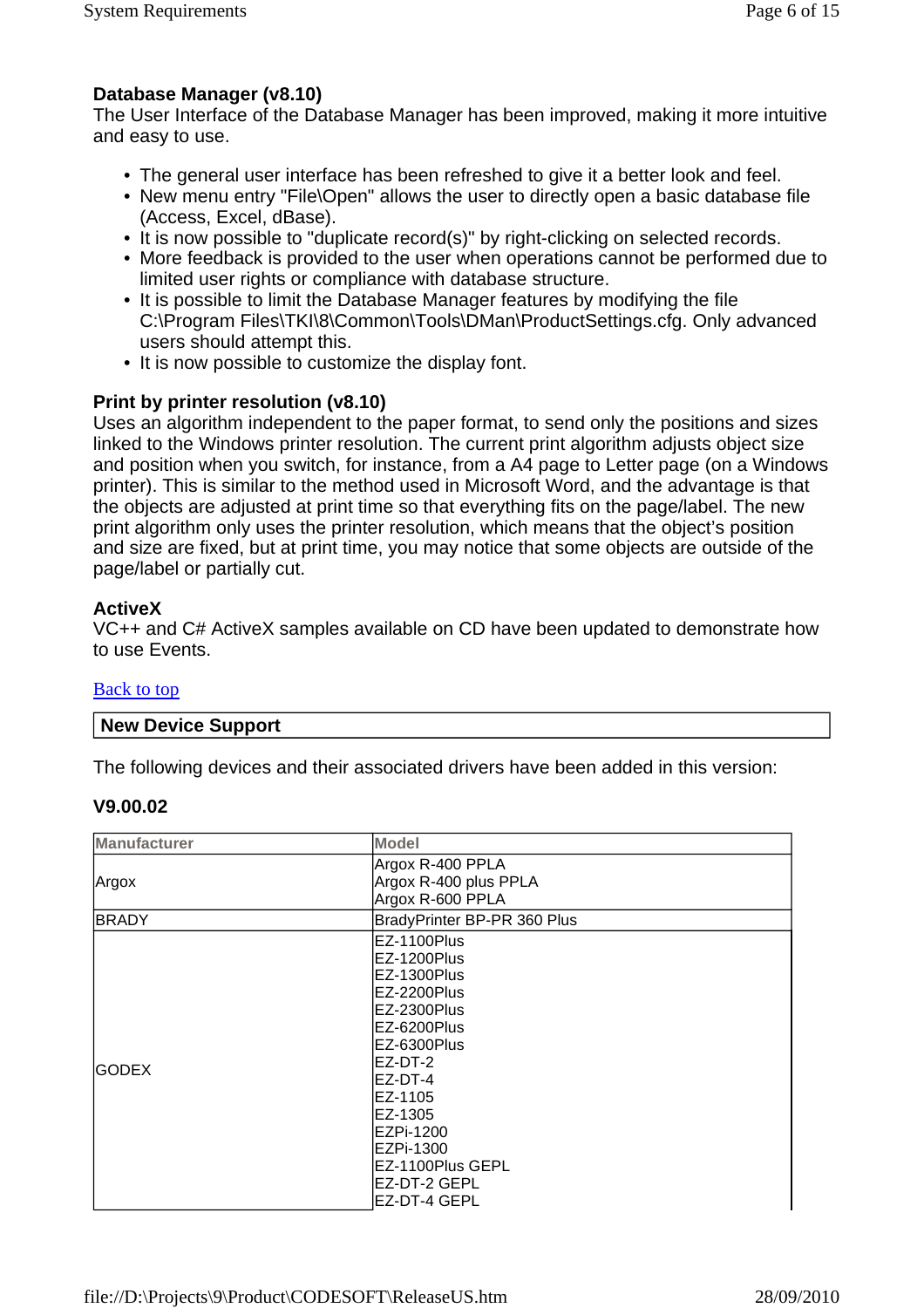|                 | <b>EZ-1105 GEPL</b>            |
|-----------------|--------------------------------|
|                 | EZ-1305 GEPL                   |
|                 | EZPi-1200 GEPL                 |
|                 | EZPi-1300 GEPL                 |
|                 | EZ-1100Plus GZPL               |
|                 | EZ-2200Plus GZPL               |
|                 |                                |
|                 | EZ-2300Plus GZPL               |
|                 | EZ-6200Plus GZPL               |
|                 | EZ-6300Plus GZPL               |
|                 | EZ-DT-2 GZPL                   |
|                 | EZ-DT-4 GZPL                   |
|                 | EZ-1105 GZPL                   |
|                 | EZ-1305 GZPL                   |
|                 | EZPi-1200 GZPL                 |
|                 | EZPi-1300 GZPL                 |
|                 | GP-2120T                       |
| <b>GPrinter</b> | GP-3120T                       |
|                 |                                |
|                 | GP-4120T                       |
| Paxar           | Paxar Snap 700                 |
|                 | Postek e4 200dpi (2000-XP)     |
| POSTEK          | Postek e4 200dpi (Server 2003) |
|                 | Postek e4 300dpi (2000-XP)     |
|                 | Postek e4 300dpi (Server 2003) |
|                 | Sato M 8485S (RH)              |
| <b>SATO</b>     | Sato M 8485S (LH)              |
|                 | TSC TDP 225                    |
|                 | TSC TDP 245 Plus               |
|                 | TSC TDP 247                    |
|                 | TSC TDP 345                    |
|                 |                                |
|                 | TSC TTP 243E Plus              |
|                 | TSC TTP 243 Pro                |
|                 | TSC TTP 243E Pro               |
|                 | TSC TTP 244                    |
|                 | TSC TTP 244 Plus               |
|                 | TSC TTP 244CE                  |
|                 | TSC TTP 244ME Plus             |
|                 | TSC TTP 245C                   |
| <b>TSC</b>      | TSC TTP 245 Plus               |
|                 | TSC TTP 246M Plus              |
|                 | TSC TTP 247                    |
|                 | TSC TTP 342 Pro                |
|                 | TSC TTP 342M Plus              |
|                 | TSC TTP 343C                   |
|                 | TSC TTP 343 Plus               |
|                 | TSC TTP 344M Plus              |
|                 | TSC TTP 345                    |
|                 |                                |
|                 | TSC TTP 346M                   |
|                 | TSC TTP 644 M                  |
|                 | TSC TTP 384M                   |
|                 | <b>TSC TTP 2410M</b>           |
|                 | Zebra TLP-2824 Plus (EPL)      |
| <b>ZEBRA</b>    | Zebra LP-2824 Plus (ZPL)       |
|                 | Zebra TLP-2824 Plus (ZPL)      |

# **V9.00.01**

| <b>Manufacturer</b> | <b>Model</b>                                               |
|---------------------|------------------------------------------------------------|
| <b>ICITIZEN</b>     | Citizen CL-S700z<br>Citizen CL-703z                        |
|                     | Datamax A-4212 (LH) Mark II                                |
| <b>IDATAMAX</b>     | Datamax A-4212 (RH) Mark II                                |
|                     | Datamax A-4310 (LH) Mark II<br>Datamax A-4310 (RH) Mark II |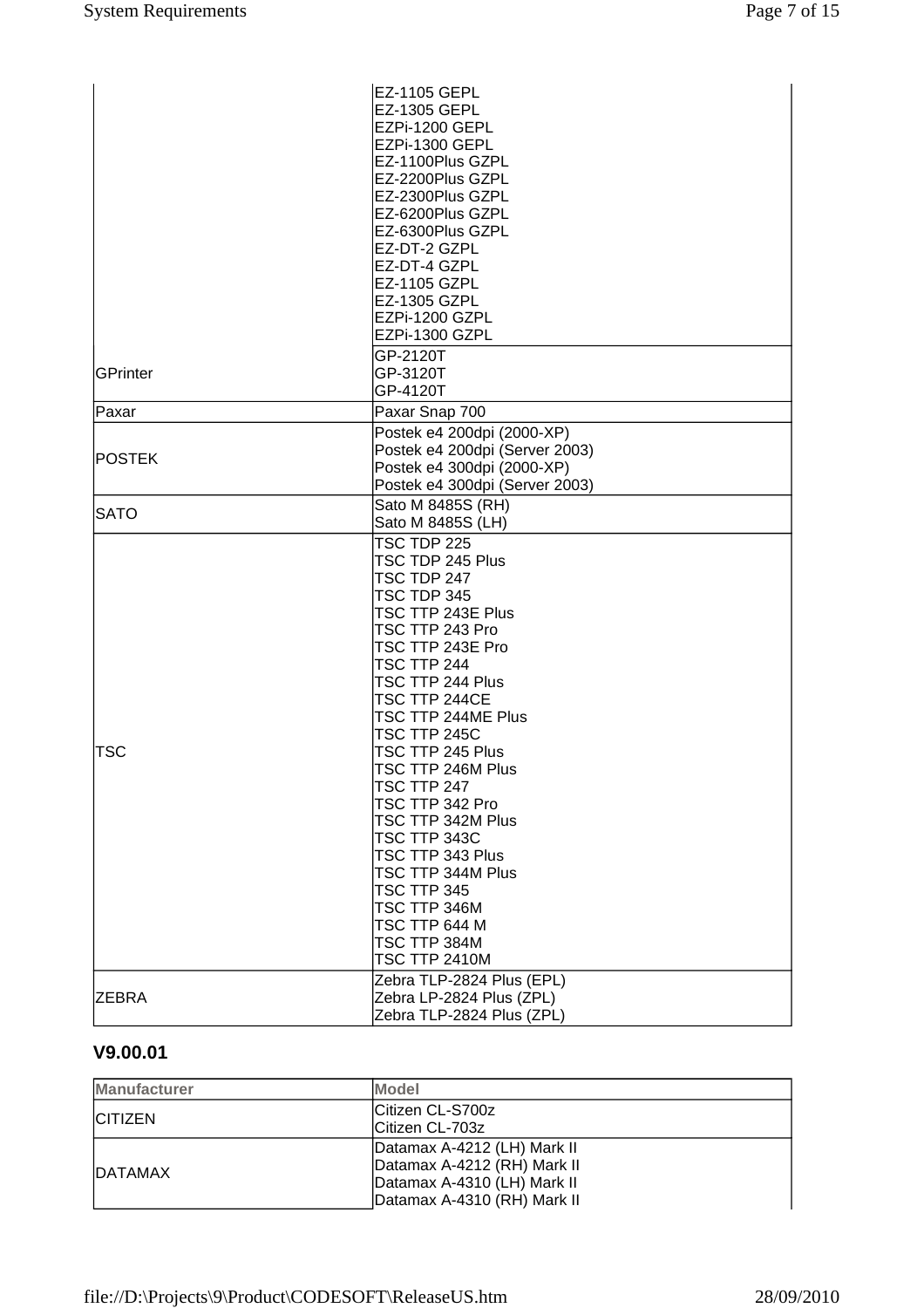|               | Datamax A-4408 (LH) Mark II |
|---------------|-----------------------------|
|               | Datamax A-4408 (RH) Mark II |
|               | Datamax A-4606 (LH) Mark II |
|               | Datamax A-4606 (RH) Mark II |
|               | Datamax A-6212 (LH) Mark II |
|               | Datamax A-6212 (RH) Mark II |
|               | Datamax A-6310 (LH) Mark II |
|               | Datamax A-6310 (RH) Mark II |
|               | Datamax E-4205e Mark II     |
|               | Datamax E-4304e Mark II     |
| <b>EPSON</b>  | EPSON TM-C3400              |
|               | Sato M 8400RVe              |
|               | Sato CG208                  |
|               | Sato CG212                  |
| <b>SATO</b>   | Sato CG412                  |
|               | Sato D508                   |
|               | Sato D512                   |
|               | Zebra 110Xi4 (203dpi)       |
|               | Zebra 110Xi4 (300dpi)       |
|               | Zebra 110Xi4 (600dpi)       |
|               | Zebra 140Xi4 (203dpi)       |
| <b>IZEBRA</b> | Zebra 170Xi4 (203dpi)       |
|               | Zebra 170Xi4 (300dpi)       |
|               | Zebra 220Xi4 (203dpi)       |
|               | Zebra 220Xi4 (300dpi)       |

# **V9.00.00**

| <b>Manufacturer</b> | <b>Model</b>                                                                                                                                |
|---------------------|---------------------------------------------------------------------------------------------------------------------------------------------|
|                     | Hermes A2 (300dpi)                                                                                                                          |
|                     | Hermes A2 (600dpi)                                                                                                                          |
|                     | A2+ (600dpi)                                                                                                                                |
|                     | A4+ M (300dpi)                                                                                                                              |
|                     | A4+ M (600dpi)                                                                                                                              |
|                     | Hermes+ 2 (300dpi)                                                                                                                          |
| CAB                 | Hermes+ 2 (600dpi)                                                                                                                          |
|                     | Hermes+ 4 (200dpi)                                                                                                                          |
|                     | Hermes+ 4 (300dpi)                                                                                                                          |
|                     | Hermes+ 4 (600dpi)                                                                                                                          |
|                     | Hermes+ 4.3 (200dpi)                                                                                                                        |
|                     | Hermes+ 4.3 (300dpi)                                                                                                                        |
|                     | Hermes+ 6 (300dpi)                                                                                                                          |
|                     | XD4 (300dpi)                                                                                                                                |
| Gainscha            | Gainscha GP3120T                                                                                                                            |
|                     | EasyCoder PD42 DP (203dpi)                                                                                                                  |
|                     | EasyCoder PD42 DP (300dpi)                                                                                                                  |
|                     | EasyCoder PD42 IPL (203dpi)                                                                                                                 |
|                     | EasyCoder PD42 IPL (300dpi)                                                                                                                 |
|                     | EasyCoder PD42 FP mode (203dpi)                                                                                                             |
|                     | EasyCoder PD42 FP mode (300dpi)                                                                                                             |
|                     | PB21 IPL mode (203dpi)                                                                                                                      |
|                     | PB22 IPL mode (203dpi)                                                                                                                      |
|                     | PB31 IPL mode (203dpi)                                                                                                                      |
| <b>INTERMEC</b>     | PB32 IPL mode (203dpi)                                                                                                                      |
|                     | PB21 DP mode (203dpi)                                                                                                                       |
|                     | PB22 DP mode (203dpi)                                                                                                                       |
|                     | PB31 DP mode (203dpi)                                                                                                                       |
|                     | PB32 DP mode (203dpi)                                                                                                                       |
|                     |                                                                                                                                             |
|                     |                                                                                                                                             |
|                     |                                                                                                                                             |
|                     |                                                                                                                                             |
|                     |                                                                                                                                             |
|                     | PB21 FP mode (203dpi)<br>PB22 FP mode (203dpi)<br>PB31 FP mode (203dpi)<br>PB32 FP mode (203dpi)<br>Intermec PF8d<br>Intermec PF8t (203dpi) |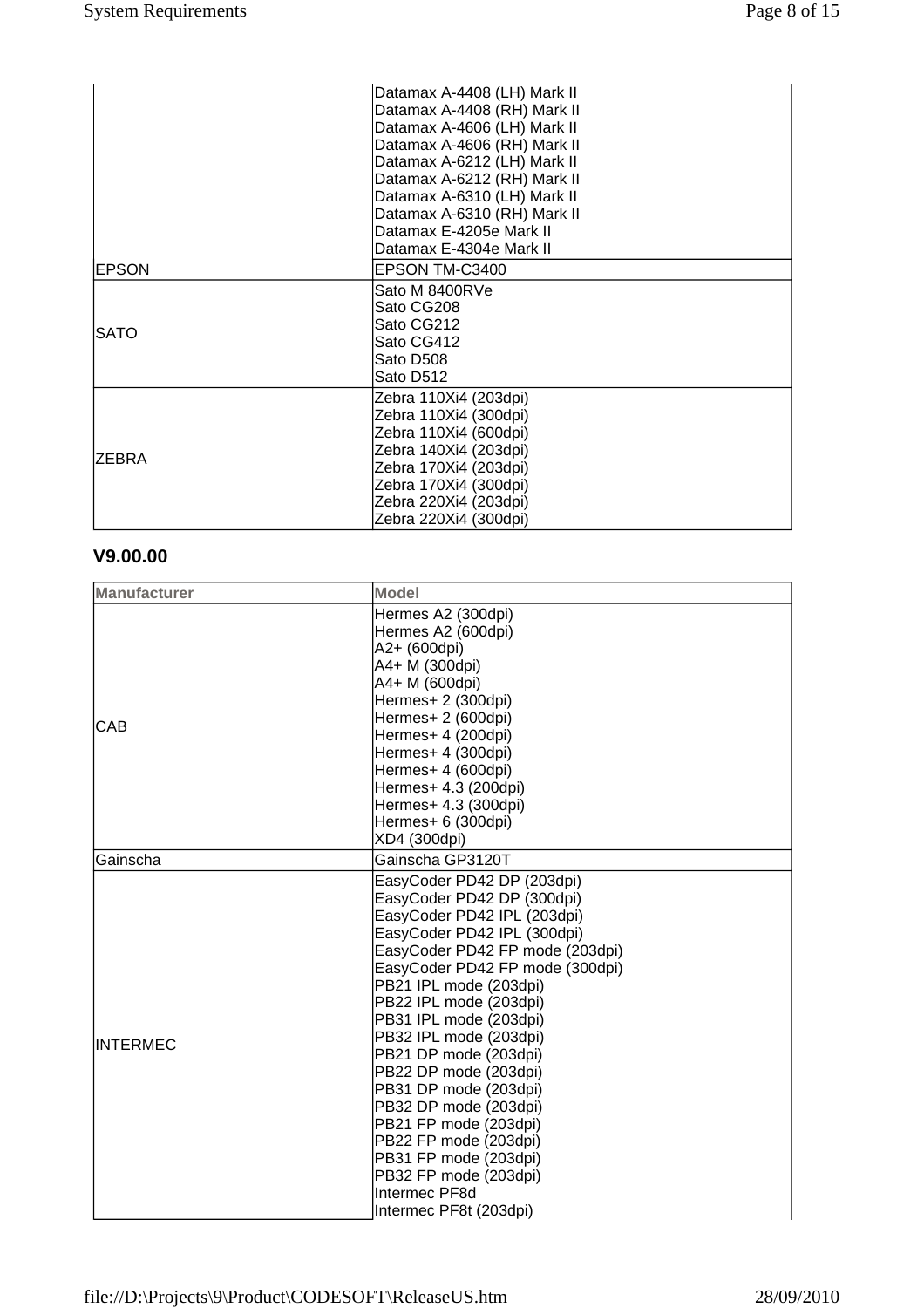| Intermec PF8t (300dpi) |
|------------------------|
| PB50 FP mode (203dpi)  |
| PB50 DP mode (203dpi)  |
| PB50 IPL mode (203dpi) |
| PB51 DP mode (203dpi)  |
| PB51 FP mode (203dpi)  |
| PB51 IPL mode (203dpi) |

# **V8.51.02**

| <b>Manufacturer</b> | <b>Model</b>                    |
|---------------------|---------------------------------|
| <b>BRADY</b>        | BRADY BBP11-24L                 |
|                     | BRADY BBP11-34L                 |
|                     | EasyCoder PD42 DP (203dpi)      |
|                     | EasyCoder PD42 DP (300dpi)      |
|                     | EasyCoder PD42 IPL (203dpi)     |
|                     | EasyCoder PD42 IPL (300dpi)     |
|                     | EasyCoder PD42 FP mode (203dpi) |
|                     | EasyCoder PD42 FP mode (300dpi) |
|                     | PB21 IPL mode (203dpi)          |
|                     | PB22 IPL mode (203dpi)          |
|                     | PB31 IPL mode (203dpi)          |
|                     | PB32 IPL mode (203dpi)          |
|                     | PB21 DP mode (203dpi)           |
|                     | PB22 DP mode (203dpi)           |
|                     | PB31 DP mode (203dpi)           |
| <b>IINTERMEC</b>    | PB32 DP mode (203dpi)           |
|                     | PB21 FP mode (203dpi)           |
|                     | PB22 FP mode (203dpi)           |
|                     | PB31 FP mode (203dpi)           |
|                     | PB32 FP mode (203dpi)           |
|                     | Intermec PF8d                   |
|                     | Intermec PF8t (203dpi)          |
|                     | Intermec PF8t (300dpi)          |
|                     | PB50 FP mode (203dpi)           |
|                     | PB50 DP mode (203dpi)           |
|                     | PB50 IPL mode (203dpi)          |
|                     | PB51 DP mode (203dpi)           |
|                     | PB51 FP mode (200dpi)           |
|                     | PB51 IPL mode (203dpi)          |

# **V8.51.01**

| <b>Manufacturer</b> | Model                                                                                                                                                            |
|---------------------|------------------------------------------------------------------------------------------------------------------------------------------------------------------|
| <b>IBROTHER</b>     | lBrother MW-140BT<br>Brother MW-260<br>Brother QL-1060N<br>Brother RL-700S                                                                                       |
| ICOGNITIVE          | Cognitive AdvantageDLX DBD24-2085-xxx<br>Cognitive AdvantageDLX DBT24-2085-xxx<br>Cognitive AdvantageDLX DBD42-2085-xxx<br>Cognitive AdvantageDLX DBT42-2085-xxx |
| <b>TALLYGENICOM</b> | TallyGenicom 7005 DT2 (203dpi)<br>TallyGenicom 7005 DT4 (203dpi)<br>TallyGenicom 7005 TT4 (203dpi)                                                               |
| <b>IZEBRA</b>       | Zebra GK420d EPL<br>Zebra GK420t EPL<br>Zebra GX420d EPL<br>Zebra GX420t EPL<br>Zebra GX430t EPL<br>Zebra GK420d ZPL<br>Zebra GK420t ZPL<br>Zebra GX420d ZPL     |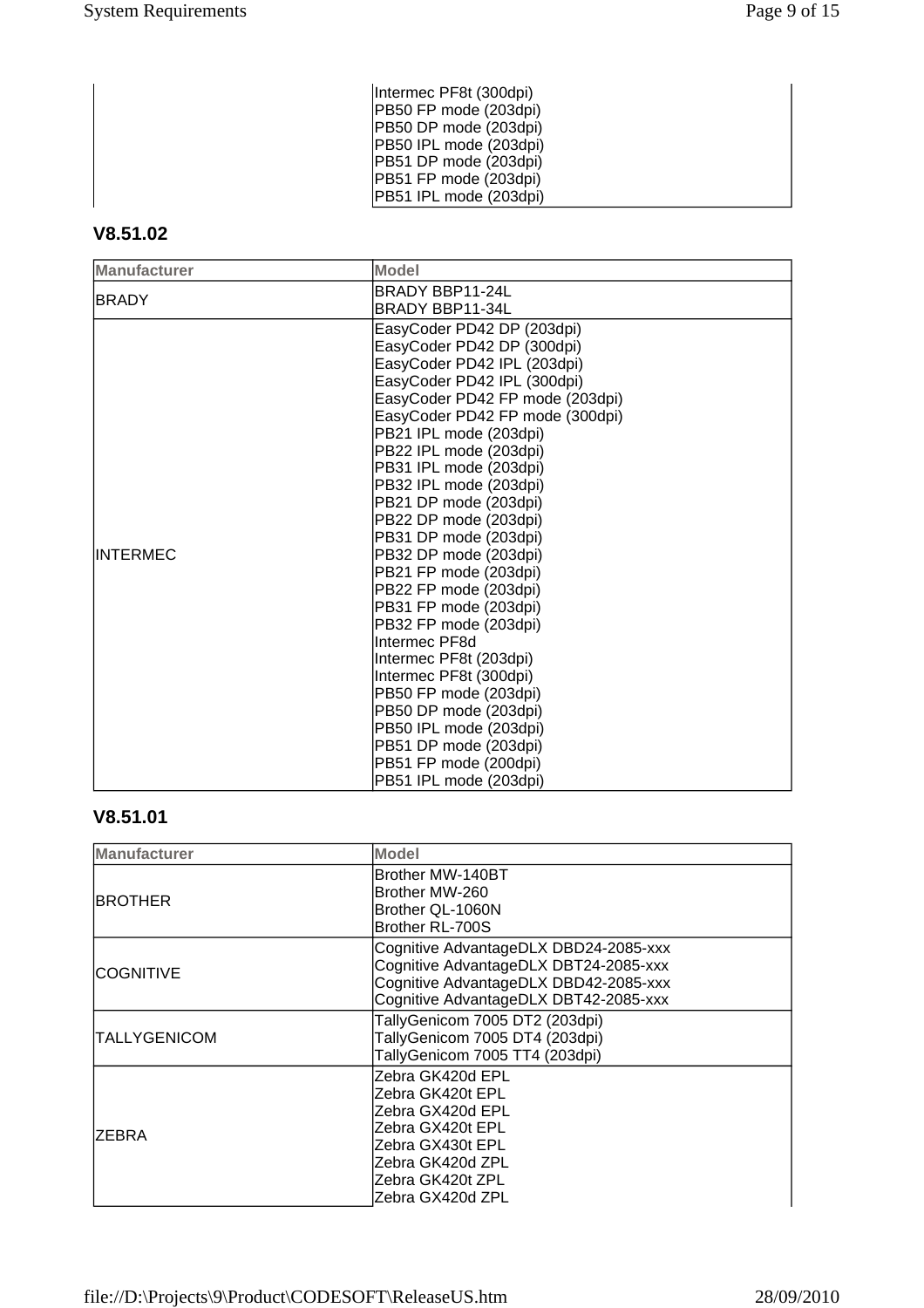|                 | lZebra GX420t ZPL |
|-----------------|-------------------|
|                 | Zebra GX430t ZPL  |
|                 | VIDEOJET VJ2310   |
| <b>VIDEOJET</b> | IVIDEOJET VJ2320  |
|                 | VIDEOJET VJ2330   |
|                 | ICE Torus 126     |
| <b>ICE</b>      | ICE Torus 380     |
|                 | IICE Torus 500    |
|                 | Marsh 1100        |
| <b>MARSH</b>    | lMarsh 2100       |
|                 | Marsh 3100        |
| <b>LINX</b>     | Linx IJ350        |
|                 | Linx IJ370        |

# **V8.50.08**

| <b>Manufacturer</b> | <b>Model</b>                                                                                                                                                                                                                                                                                                                                                                                                                                                                                                                                                                                         |
|---------------------|------------------------------------------------------------------------------------------------------------------------------------------------------------------------------------------------------------------------------------------------------------------------------------------------------------------------------------------------------------------------------------------------------------------------------------------------------------------------------------------------------------------------------------------------------------------------------------------------------|
| <b>TALLYGENICOM</b> | TallyGenicom MTP4P<br>TallyGenicom MTP4P EPL<br>TallyGenicom MTP4P ZPL<br>TallyGenicom 7006 DT2 (203dpi)<br>TallyGenicom 7006 DT2 (300dpi)<br>TallyGenicom 7006 DT4 (203dpi)<br>TallyGenicom 7006 DT4 (300dpi)<br>TallyGenicom 7006 TT2 (203dpi)<br>TallyGenicom 7006 TT2 (300dpi)<br>TallyGenicom 7006 TT4 (203dpi)<br>TallyGenicom 7006 TT4 (300dpi)<br>TallyGenicom 7008 DT2 (203dpi)<br>TallyGenicom 7008 DT2 (300dpi)<br>TallyGenicom 7008 DT4 (203dpi)<br>TallyGenicom 7008 DT4 (300dpi)<br>TallyGenicom 7008 TT2 (203dpi)<br>TallyGenicom 7008 TT2 (300dpi)<br>TallyGenicom 7008 TT4 (203dpi) |
| <b>BRADY</b>        | TallyGenicom 7008 TT4 (300dpi)<br>Brady BBP81 200<br>Brady BBP81 300<br>Brady BBP81 600                                                                                                                                                                                                                                                                                                                                                                                                                                                                                                              |
| IZEBRA              | MZ 200<br>MZ320<br>Zebra RW 220 ZPL<br>Zebra RW 420 ZPL<br>Zebra RW 220 EPL<br>Zebra RW 420 EPL<br>Zebra RW 220<br>Zebra RW 420                                                                                                                                                                                                                                                                                                                                                                                                                                                                      |
| <b>CITIZEN</b>      | <b>CLP-521z</b><br>CLP-621z<br><b>CLP-631z</b>                                                                                                                                                                                                                                                                                                                                                                                                                                                                                                                                                       |
| <b>IMAJE</b>        | Imaje 5000 53 mm<br>Imaje 5000 107 mm                                                                                                                                                                                                                                                                                                                                                                                                                                                                                                                                                                |
| <b>MARKEM</b>       | Markem 9096 (Inkjet printer)                                                                                                                                                                                                                                                                                                                                                                                                                                                                                                                                                                         |

# **V8.50.07.01**

| <b>Manufacturer</b> | <b>Model</b>                                                |
|---------------------|-------------------------------------------------------------|
| <b>IBRADY</b>       | <b>IBBP81 200</b><br><b>IBBP81 300</b><br><b>IBBP81 600</b> |
| <b>IBETAPRINT</b>   | Betaprint 55SST Continuous<br>Betaprint 55SST Intermittent  |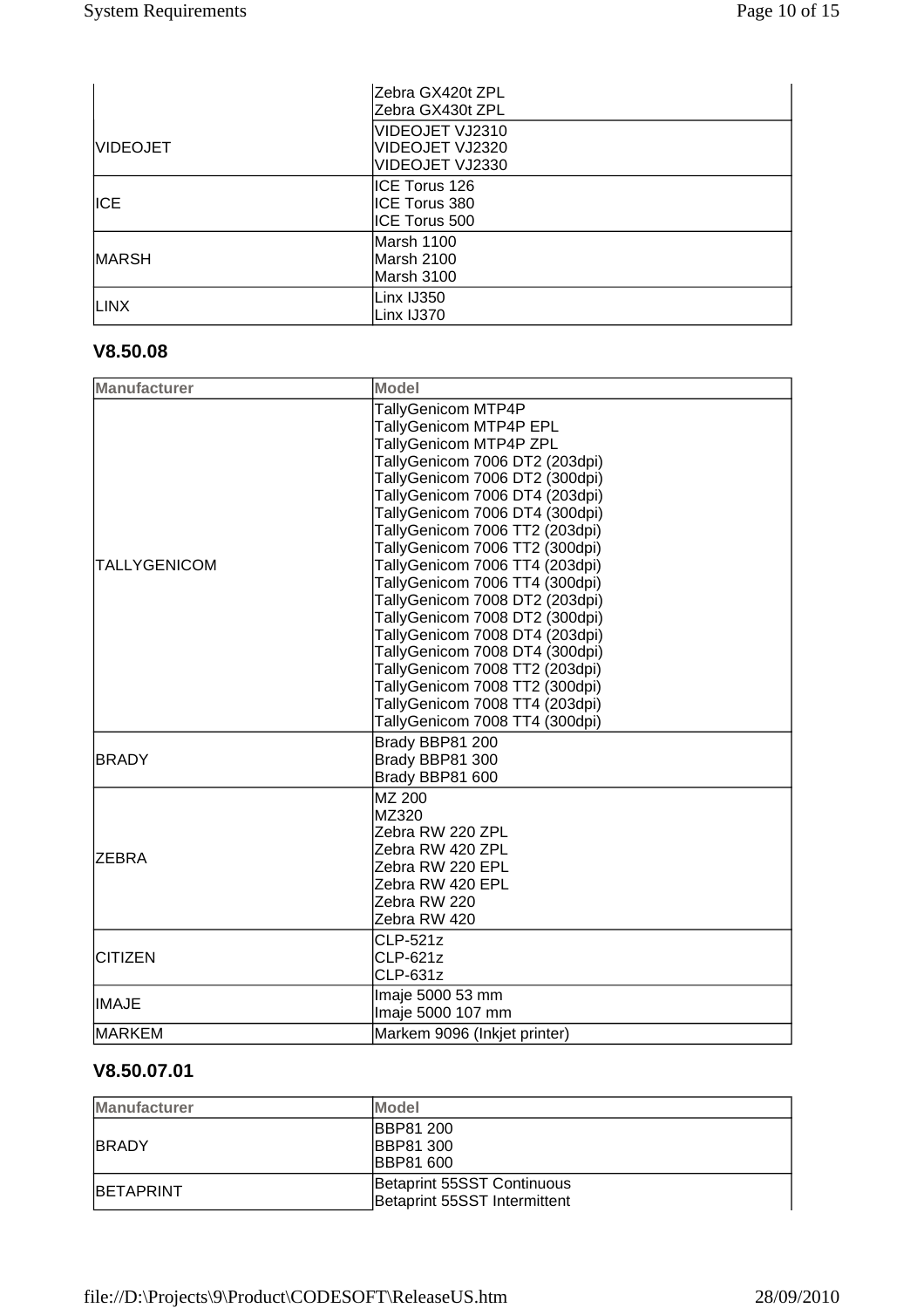#### Betaprint 128SST Continuous Betaprint 128SST Intermittent

# **V8.50.07**

| <b>Manufacturer</b> | Model                      |
|---------------------|----------------------------|
|                     | Domino CM5                 |
|                     | Domino IM5                 |
|                     | Domino V100                |
|                     | Domino V200                |
|                     | lDomino V300+ 2" CM        |
| idomino             | lDomino V300+ 2" IM        |
|                     | lDomino V300+ 5" CM        |
|                     | lDomino V300+ 5" IM        |
|                     | Domino V400 2"             |
|                     | lDomino V400 5"            |
|                     | ICT408i                    |
| ISATO               | ICT412i                    |
|                     | ICT424i                    |
|                     | 110XiIII Plus UHF (203dpi) |
| <b>ZEBRA</b>        | 110Xilll Plus UHF (300dpi) |
|                     | 110Xilll Plus UHF (600dpi) |
|                     | 110Xilll Plus HF (203dpi)  |
|                     | 110Xilll Plus HF (300dpi)  |
|                     | 110Xilll Plus HF (600dpi)  |

## **V8.50.06**

| <b>Manufacturer</b> | <b>IModel</b>     |
|---------------------|-------------------|
| <b>SATO</b>         | GL408e<br> GL412e |

## **V8.50.05**

| <b>Manufacturer</b> | Model                                                                    |
|---------------------|--------------------------------------------------------------------------|
| DATAMAX             | M-4206 Mark II<br>M-4210 Mark II                                         |
| <b>SATO CX 410</b>  | Lt408 (RH)<br> Lt408 (LH)<br>IMB400i<br>IMB410i                          |
| <b>IZEBRA</b>       | ZM400 (203 dpi)<br>ZM400 (300 dpi)<br>ZM600 (203 dpi)<br>ZM600 (300 dpi) |

## **V8.10.04**

| <b>Manufacturer</b>                       | Model                                                                                          |  |
|-------------------------------------------|------------------------------------------------------------------------------------------------|--|
| <b>DATAMAX</b><br>version: 32.03.04       | DATAMAX H CLASS                                                                                |  |
| <b>ITW BETAPRINT</b><br>version: 32.01.02 | TP2100<br>TP4000                                                                               |  |
| <b>SATO</b><br>lversion: 31.03.01         | S8408 (RH)<br> S8408 (LH)<br> S8412 (RH)<br> S8412 (LH)<br>S8424 (RH)<br>S8424 (LH)<br> MB200i |  |
| <b>ZEBRA</b><br>version 31.06.00          | IQL 220 Plus ZPL<br>QL 320 Plus ZPL                                                            |  |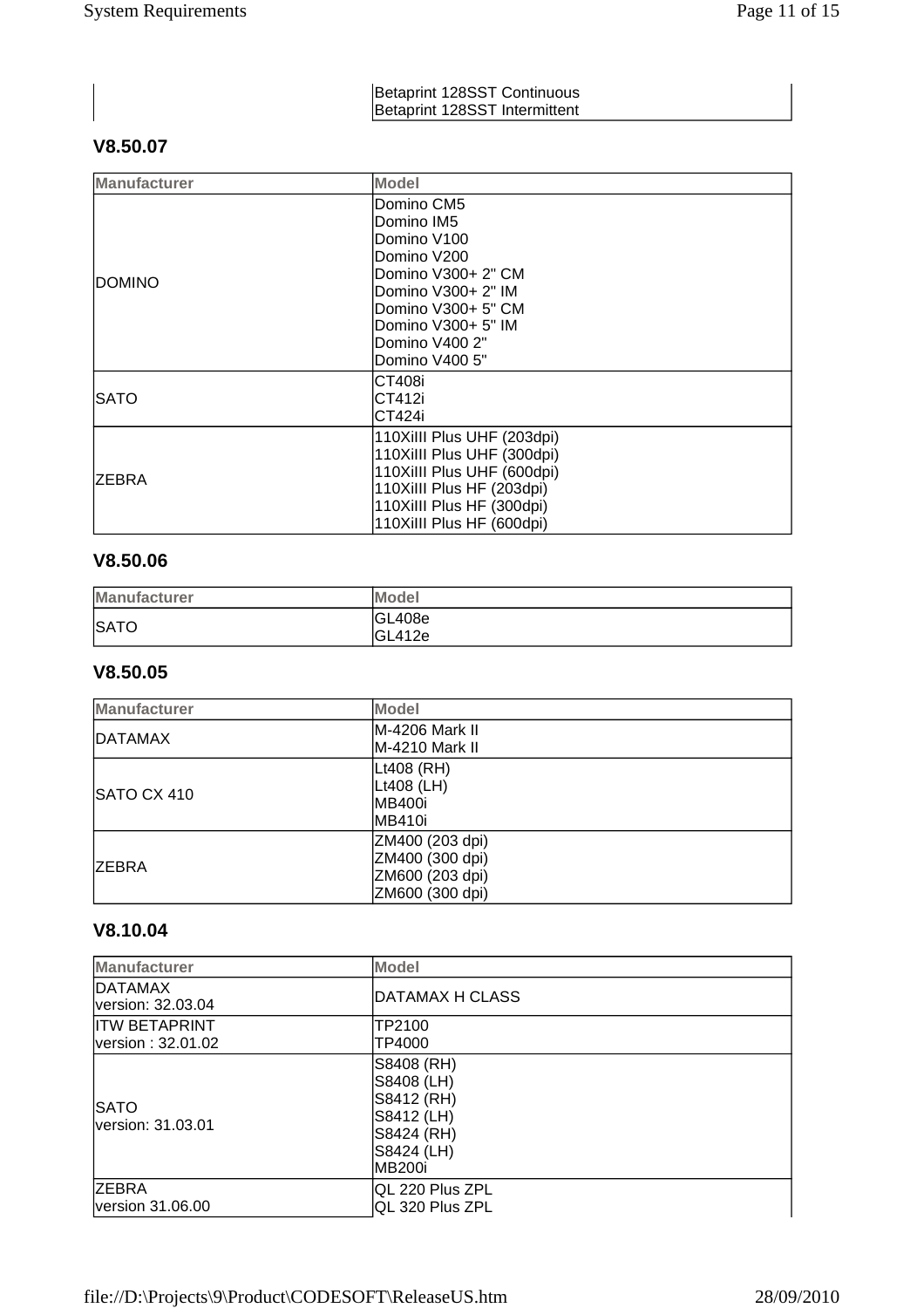| QL 420 Plus ZPL  |
|------------------|
| IQL 220 Plus EPL |
| IQL 320 Plus EPL |
| IQL 420 Plus EPL |

# **V8.10.02**

| Manufacturer                        | <b>IModel</b>   |
|-------------------------------------|-----------------|
| <b>DATAMAX</b><br>version: 22.24.00 | DATAMAX H CLASS |

## **V8.10**

| <b>Manufacturer</b>                  | Model                                                                                     |  |
|--------------------------------------|-------------------------------------------------------------------------------------------|--|
| <b>AVERY</b><br>version: 21.18.02    | <b>RTC Variable offset was not correctly sent to printer.</b>                             |  |
| <b>CAB</b><br>version: 21.16.05      | Formula containing form variable was not correctly sent to<br>printer in standalone mode. |  |
| <b>IMARKEM</b><br>lversion: 22.03.00 | MARKEM 5000<br>IMARKEM 5200<br>MARKEM 5400                                                |  |
| <b>MECTEC</b><br>version: 22.07.09   | 8 dots printer text alignment was not well calculated.                                    |  |
| <b>IUBS</b><br>version: 22.01.11     | EAN128 Als new tags implementation.                                                       |  |
| <b>VIDEOJET</b><br>version: 22.00.01 | Access to USB key was not freed after download.                                           |  |

# **Back to top**

# **Fixed Defects**

| <b>Version</b>         | <b>Ticket ID/Defect</b><br>ID | <b>Description</b>                                                                                                                       |
|------------------------|-------------------------------|------------------------------------------------------------------------------------------------------------------------------------------|
| 9.00.02                | 49069-19221                   | Rename method of the PrinterSystem interface is broken                                                                                   |
|                        | 50633-19502<br>46715-18862    | Formula Bestbefore does not work with julian day (ij)                                                                                    |
|                        | 45863-18601                   | Zoom feature as it was in CS 8.5                                                                                                         |
|                        | 46997-18958                   | Counter reset on variable change does not function                                                                                       |
|                        | 48586-19162                   | Form is prompted, allthough no Form variables exist in layout                                                                            |
| 9.00.01                | 45538-18481                   | Date with variable offset (in case of multiple variables) is fixed.                                                                      |
|                        | 45835-18597                   | The shared list user interface can now properly display different code page                                                              |
|                        | 45451-18469                   | Formula variables are now refreshed while printing                                                                                       |
|                        | 45675-18661<br>45862-18600    | The automatic page format of Brady IP printer is improved                                                                                |
| 8.51.02                | 34391-16068                   | Excel files with field names that contain Chinese characters are now workir                                                              |
|                        | 33780-15966                   | Printout for Datamatrix/QR code containing Chinese characters is now wor                                                                 |
|                        | 32222-15961                   | Barcode wizard is now able to enter alphabetical characters for DataMatrix                                                               |
| 8.51.01<br>31161-15576 |                               | Counters with values outside of the alphabet are now accepted at print time<br>with version 6). A warning is displayed at creation time. |
|                        | 29434-15335                   | Lite or Pro versions are no longer able to lock objects.                                                                                 |
|                        | 27277-14994                   | Maxicode wizard generates valid default data, whichever mode is selected.                                                                |
|                        | 32486-15747                   | Display is now correct when using a formula that is using other formulas.                                                                |
| 8.51.00                | 24884-14218                   | Decrementing hexadecimal counter is now decrementing properly.                                                                           |
|                        | 14249-12208                   | Printer speed switch is no longer ignored when printing from SENTINEL.                                                                   |
|                        | 25866-14508                   | EAN-14 can now be based on EAN-128 or ITF-14 symbology.                                                                                  |
|                        | 20913-13318                   | Some characters descenders were cut off (for example, the bottom portion                                                                 |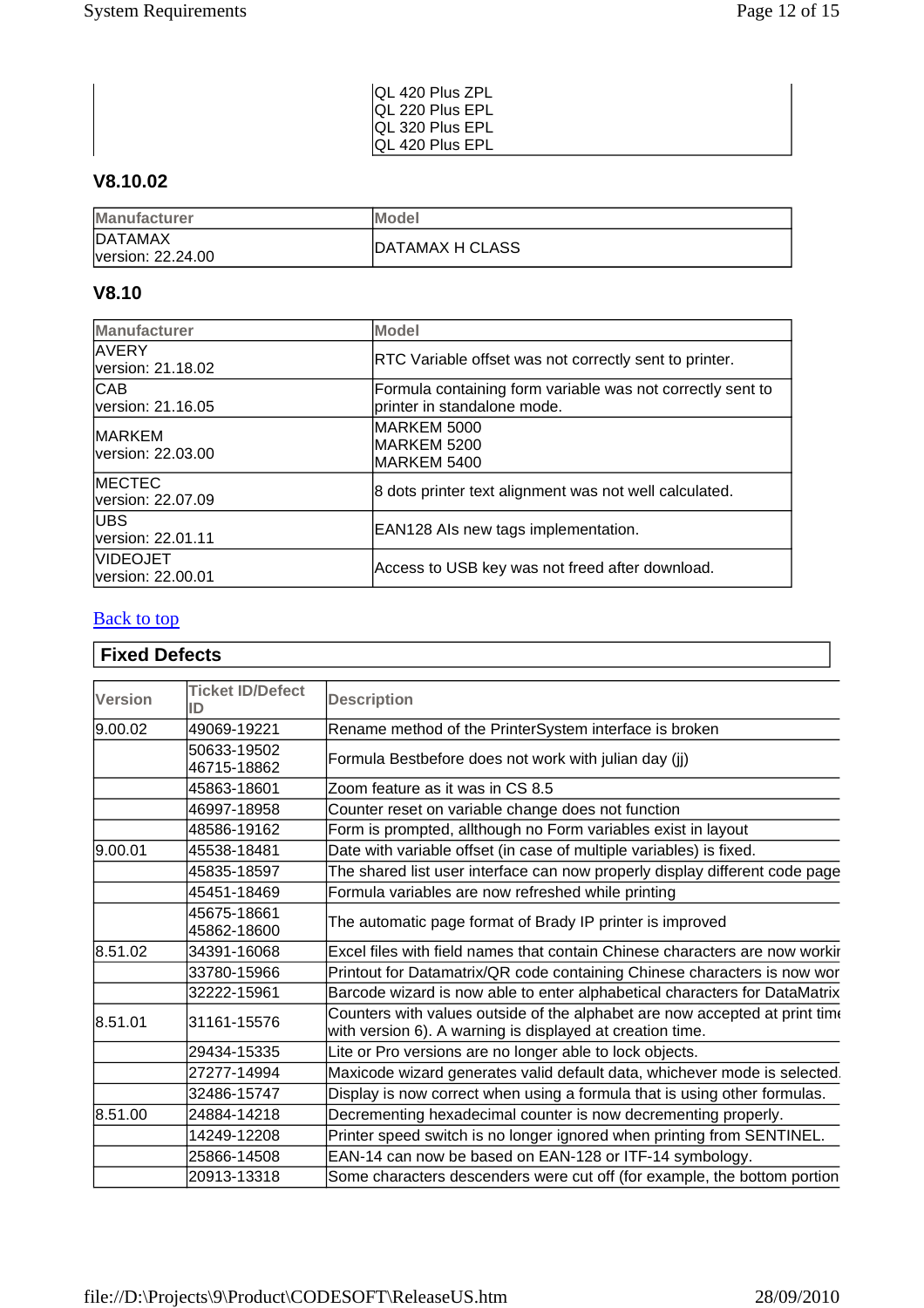| lln<br>i the Runtime version, the printable or non-printable option for objects can<br>1697-13708<br>IActiveX. |  |
|----------------------------------------------------------------------------------------------------------------|--|
|----------------------------------------------------------------------------------------------------------------|--|

#### Back to top

#### **Known Limitations**

- Using Labeling Software with Label Archive and Windows Firewall: The Windows firewall will try to block the connection to labeling software and you will get a system message asking to block or to unblock. Choose Unblock. The labeling software will be added automatically to the list of exceptions in Windows Firewall Configuration parameters.
- If you are using a hardware key protected version under Windows 7, the dongle may not be recognized. In this case, you must install the HASP driver manually. Run "InstallDir"\Tools\Donlge\ HASPUserSetup.exe.
- Text objects with composite data sources or different styles (font size or attributes) should be edited using the text properties dialogue only. If you use the text wizard, the text object becomes fixed with a uniform style.
- When importing an image from a network, a path like //MachineName//Path/Filename cannot be entered directly into the "Image Selection" dialog box. The workaround is to map the network drive, or to drag and drop from the explorer.
- When uninstalling a previous version of CODESOFT, some components may not be registered after uninstall. You must repair CODESOFT 9 in the Add/Remove Programs utility to ensure all components are properly registered. In Vista (or higher), repair should be done using the Repair button (not using the Change button and then Repair option).
- While using the animation option in the wizards, performance may be slightly reduced. Turn off this option for faster performance if needed.
- With hardware key License, when running CODESOFT while system is not fully initialized, CODESOFT may run in EVALUATION mode. Make sure the system is fully loaded before running CODESOFT.
- Please note you may need Administrator's rights to perform some actions, such as adding a printer with non-direct access or creating a system DSN data source. Please verify that you have sufficient rights before performing these actions.
- Query definition only supports Tables within the default schema. If it is necessary to use a table from another schema, the SQL mode should be used, using a syntax like: SELECT \* FROM Schema.Table.
- The Database Manager is a generic database tool that relies on OLE DB Provider (ODBC is not supported). OLE DB Provider or the DBMS itself can both have some limitations. For example, with an Access database, when you set 3 unique fields in Database Manager, only the first one will be set. The recommendation is to use the internal DBMS tools to modify database structure, especially when working on advanced actions (like multiple constraints and primary key modification). The same is true for big tables where the response time can be slow on some operations.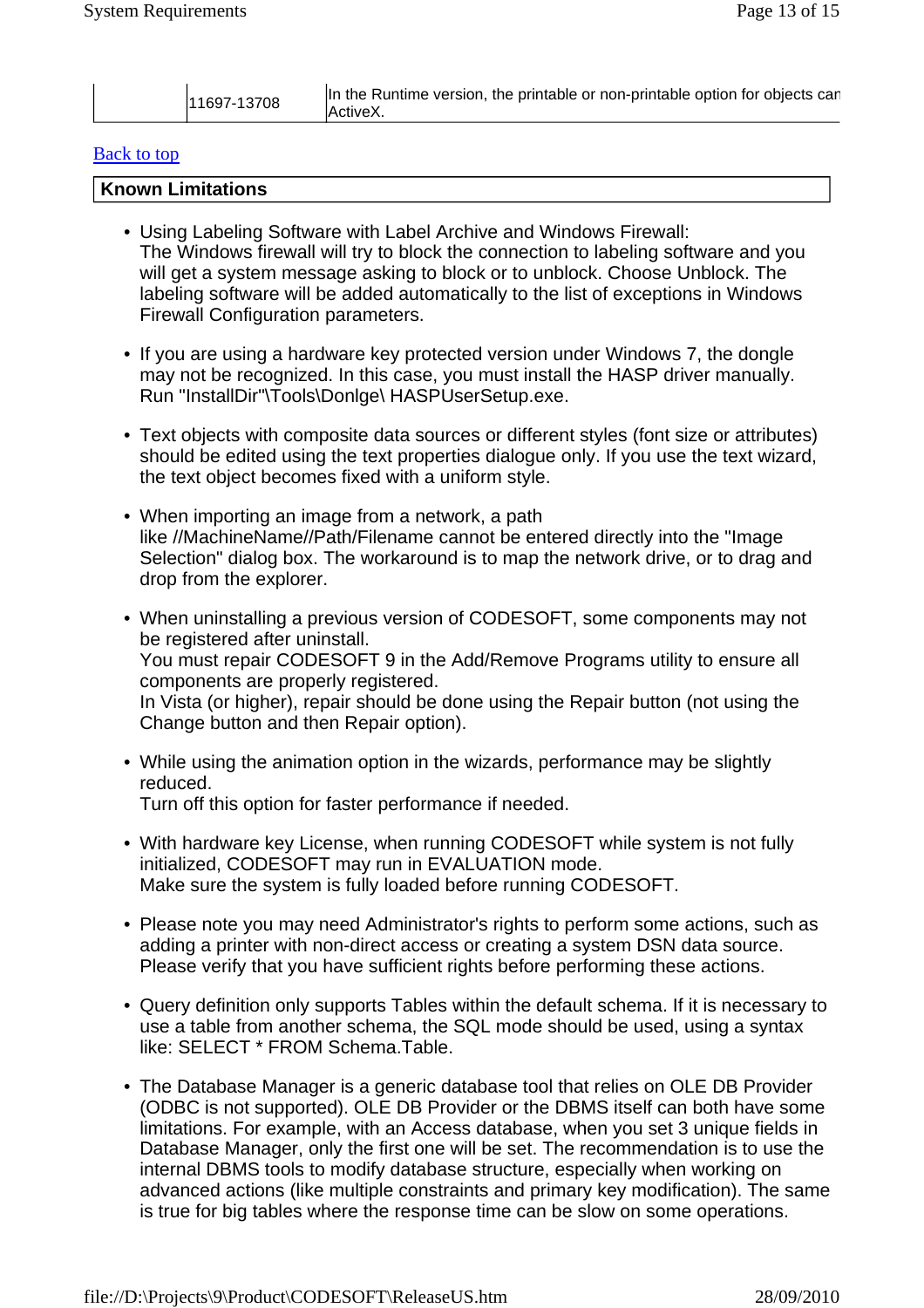- A database connection must be linked to the DatabaseGrid control displayed in sample form "DBForm.xmf" in order to show information (i.e.; identity.mdb).
- ODBC driver is recommended for PostgreSQL. With OLEDB driver fields may not be enumerated.
- The option 'Manage multiple pages' for ListField is not supported with POF technology and IDEAM.
- Microsoft defect: MFC Applications leak GDI objects on computer running Windows Server 2003 or Windows XP. Refer to article 319740 in the Microsoft Knowledge Base: http://support.microsoft.com.
- For full Chinese-sensible code support under winXP\2003\2000, the following prerequisites are required:
	- GB18030 support package should be installed: http://www.microsoft.com/downloads/details.aspx?familyid=fc02e2e3-14bb-46c1-afee-3732d6249647&displaylang=en

◦ Files for East Asian languages should be installed For winXP/2003: 54936 Gb18030 Simplified Chinese codepage should be selected. Note, that for win2000, selection of 936 codepage is enough.

• The label version is guaranteed when using ascending version. When using a different a version, please check that all versions are in the same range:

| <b>Backward Compatibility range</b> | <b>CD Masters</b>                                                                                                  | <b>Serialization</b><br>version |
|-------------------------------------|--------------------------------------------------------------------------------------------------------------------|---------------------------------|
| 8.00.00-8.00.05                     | CS800 XX R1<br>CS800 XX R2<br>CS800 XX R2 121605<br>CS800 XX R2 010606<br>CS800_XX_R2_020106<br>CS800 XX R2 030806 | 801                             |
| 8.00.06-8.00.08                     | CS800 XX R2 041206<br>CS800 XX R2 052206<br>CS800_XX_R2_062906                                                     | 802                             |
| l8.00.09-8.00.10                    | CS800 XX R2 080106<br>CS800 XX R2 100206                                                                           | 803                             |
| 8.10.00-8.10.02                     | CS800 XX R3 061212<br>CS800 XX R3 061214<br>CS800 XX R3 070201                                                     | 804                             |
| 8.50.00                             | CS850 XX R1 070511                                                                                                 | 807                             |
| 8.50.01-8.50.03                     | CS850 XX R1 070619<br>CS850 XX R4 070713<br>CS850 XX R4 070927                                                     | 808                             |
| 8.50.04                             | CS850 XX R4 071120                                                                                                 | 809                             |
| 8.50.05                             | CS850 XX R4 080215                                                                                                 | 810                             |
| 8.50.06                             | CS850_XX_R4_080402                                                                                                 | 811                             |
| 8.50.07-8.50.08                     | CS850 XX R4 080521<br>CS850 XX R4 080620<br>CS850_XX_R4_080901                                                     | 812                             |
| 8.51                                | CS850 XX R5 081002                                                                                                 | 813                             |
| 8.51.01-8.51.02                     | CS850 XX R5 090126<br>CS850 XX R5 090206                                                                           | 814                             |
| 9.00.00-9.00.01                     | CS900 XX R1 091105<br>CS900_XX_R1_1003XX                                                                           | 901                             |
| 9.00.02                             | CS900 XX R1 1006XX                                                                                                 | 902                             |